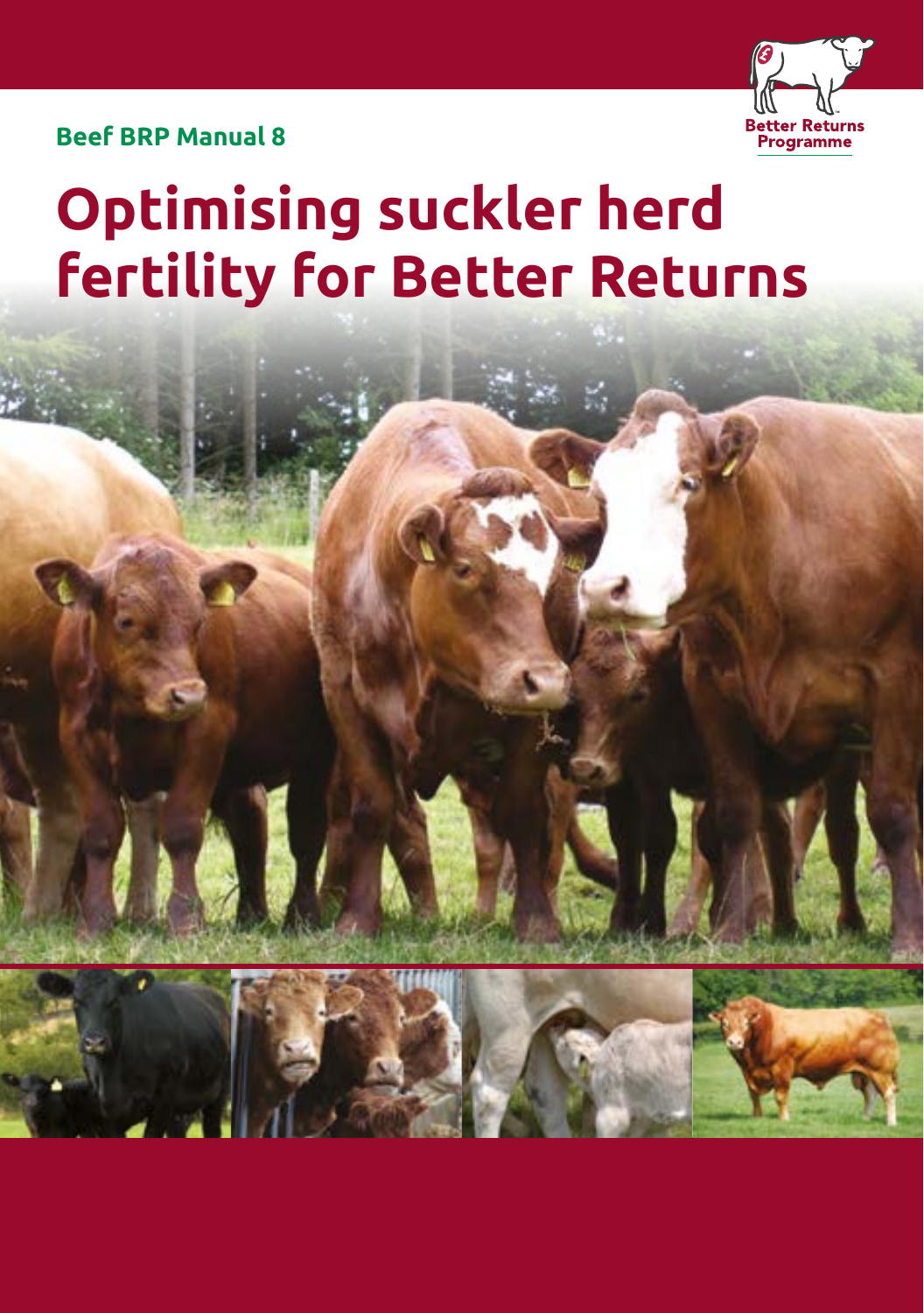**The information in this booklet was compiled by Dr Mary Vickers.**

**Photography: AHDB Beef & Lamb, NADIS, and Shropshire Farm Vets.**

While the Agriculture and Horticulture Development Board seeks to ensure that the information contained within this document is accurate at the time of printing, no warranty is given in respect thereof and, to the maximum extent permitted by law the Agriculture and Horticulture Development Board accepts no liability for loss, damage or injury howsoever caused (including that caused by negligence) or suffered directly or indirectly in relation to information and opinions contained in or omitted from this document.

The text of this document (this excludes, where present, any logos) may be reproduced free of charge in any format or medium providing that it is reproduced accurately and not in a misleading context. The material must be acknowledged as Agriculture and Horticulture Development Board copyright and the document title specified. Where third party material has been identified, permission from the respective copyright holder must be sought.

This publication is available from our website at **beefandlamb.ahdb.org.uk**

Any enquiries related to this publication should be sent to us at AHDB Beef & Lamb, Stoneleigh Park, Kenilworth, Warwickshire CV8 2TL.



#### **For more information contact:**

Better Returns Programme AHDB Beef & Lamb Stoneleigh Park Kenilworth Warwickshire CV8 2TL

#### **Tel: 024 7647 8834 Email: brp@ahdb.org.uk beefandlamb.ahdb.org.uk**

AHDB Beef & Lamb is a part of the Agriculture and Horticulture Development Board (AHDB).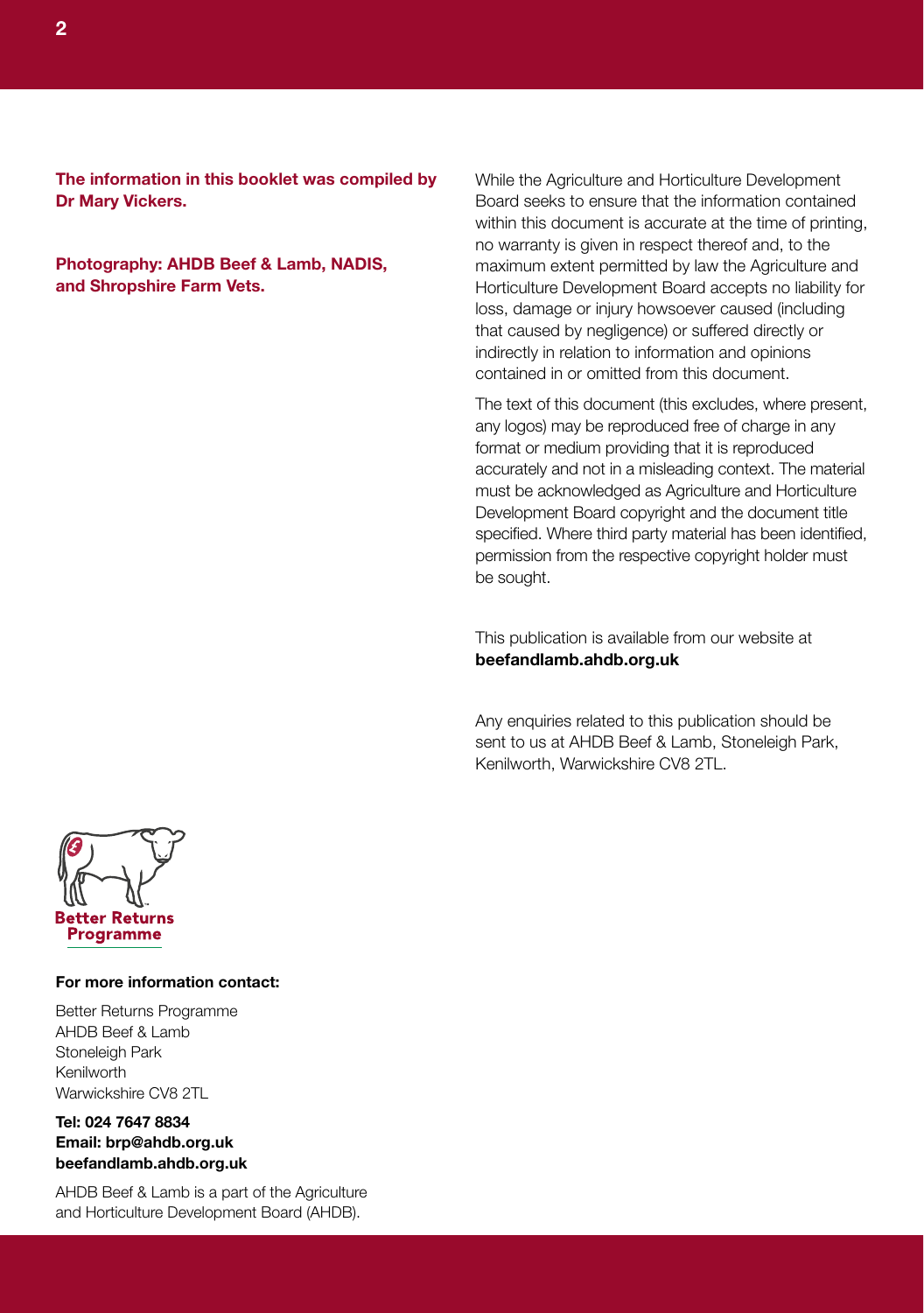## **Contents**









- **4 How fertility affects profitability**
- **5 Managing fertility by recording**
- **6 Maintaining a compact calving period**
- **8 Body Condition Score (BCS)**
- **10 Feeding to improve fertility**
- **11 Breeding to improve fertility**
- **12 Difficult calvings**
- **13 Bull fertility**
- **14 Health issues**
- **15 Avoid buying in disease**
- **16 Managing replacement heifers**
- **17 Breeding options**
- **18 The suckler cow production calendar**

#### **Optimising fertility is critical to the success of any suckler herd. Nutrition, health and genetics all play a part.**

Figures show that spring-calving herds in England produced 88 calves per 100 cows or heifers put to the bull in 2016. Compared to a target of 94, this shows there is room for improvement.

Maintaining a compact calving period and taking steps to cull unproductive cows is key. Tools such as recording and benchmarking performance, pregnancy diagnosis and body condition scoring (BCS) can help producers increase cow output.

This manual explains how these tools can be used. For example, it outlines the BCS targets for each stage of the production cycle of autumn and spring-calved cows. It also shows how appropriate feeding, breeding and health management can help.

It looks at the particular requirements of heifers and the bull – for no matter how fertile the cow is, if he is not in good working order, she will never get in calf.



**Dr Mary Vickers** Senior Livestock Scientist AHDB Beef & Lamb

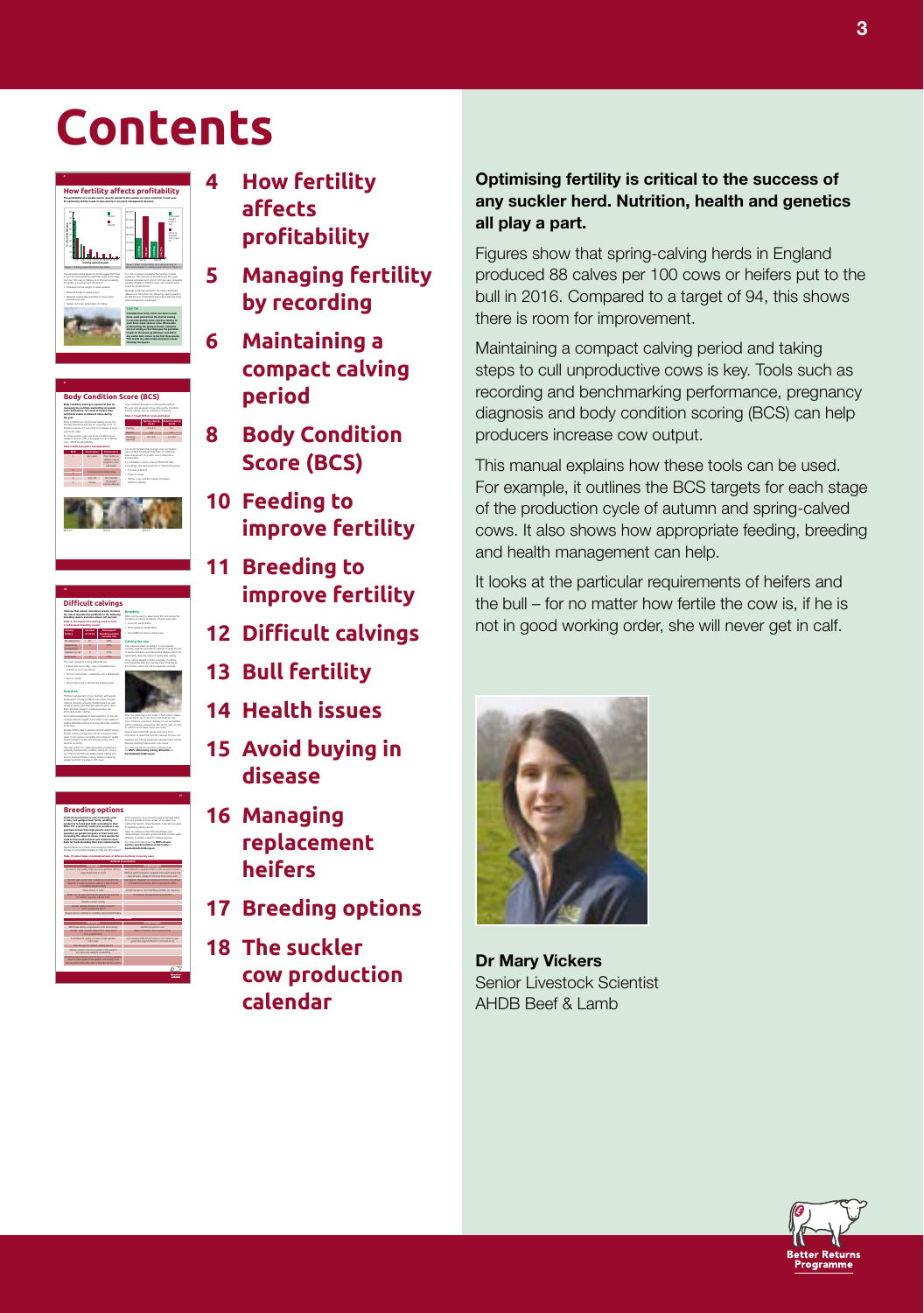# **How fertility affects profitability**

**The profitability of a suckler herd is directly related to the number of calves sold from it each year. So optimising fertility needs to take priority in any herd management decision.** 



The annual stocktake figures for 2016 suggest that there is room for improvement to reach the target of 94 calves born per 100 cows or heifers put to the bull. Increasing the fertility of a suckler herd will result in:

- **•** Increased number/weight of calves weaned
- **•** Reduced length of calving period
- Reduced calving interval leading to more calves produced per year
- **•** Heavier and more fertile heifers at mating.





In a 100-cow herd, increasing the number of calves reared per 100 cows put to the bull by just 2% could increase calf sales by £1,000–£1,200 per year. Increasing weaning weights by 10kg for every calf would increase output by almost £2,000.

Relatively small improvements can make a significant difference to the bottom line. Reducing calving spread is an effective way of increasing herd output and has many other management advantages.

### **TOP TIP**

**Calculate how many calves are born in each three-week period from the start of calving, to see how quickly cows conceive relative to each three-week oestrus cycle. Where date of bull joining the group is known, calculate start of calving as that date plus the gestation length for the breed eg 285 days, and add in any earlier born calves to the first three weeks. This avoids any abnormally early born calves affecting the figures.**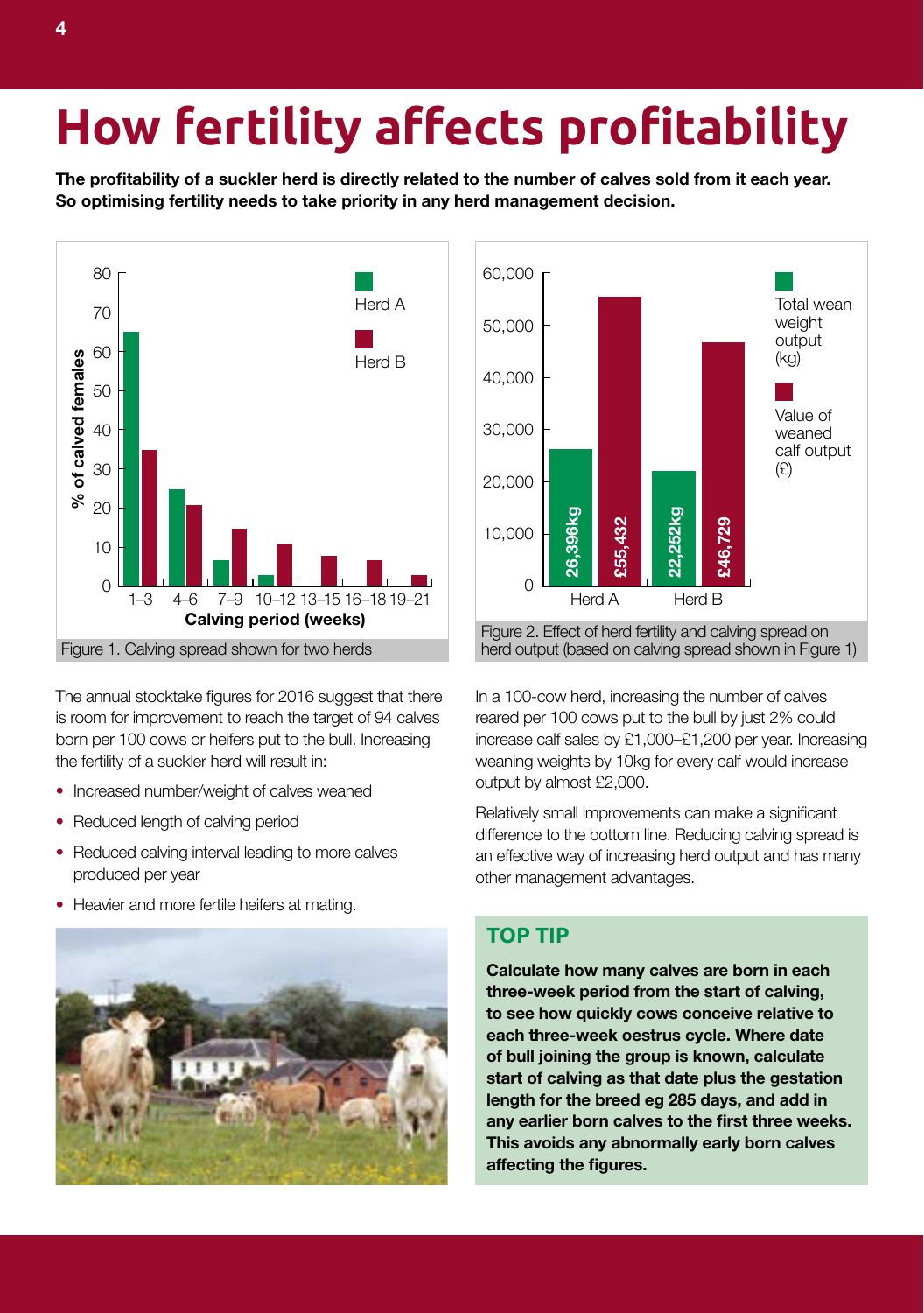# **Managing fertility by recording**

**Recording performance at herd level and for individual cows and calves is essential for managing fertility. It reveals the most fertile animals that are profitable to keep and those that should be culled. It is a very worthwhile investment in time and effort.** 

Achieving reproductive targets underpins suckler herd profitability. Below are some of the main industry targets for suckler herds.

A more detailed list can be found in the **Key Performance Indicator (KPI) Calculator**, available to download at **beefandlamb.ahdb.org.uk** 

Improving fertility requires a planned approach. Where replacements are managed to calve early in the season and late calving cows are culled, real improvements can be made year-on-year.

Keeping good records will make it easier to identify where problems are arising and to investigate the cause.

#### **Table 1. Comparing performance against standard targets**

|                                                    | <b>Industry target</b> | Your performance this year |
|----------------------------------------------------|------------------------|----------------------------|
| Calves born per 100 cows/heifers put to the bull   | >95%                   |                            |
| Calves weaned per 100 cows/heifers put to the bull | $>94\%$                |                            |
| Cows calving within first three week period        | $>65\%$                |                            |
| Mature cows with assisted calvings                 | $< 5\%$                |                            |
| Age at first calving                               | 24 months              |                            |
| Calving period                                     | <12 weeks              |                            |
| Empty cows                                         | $< 5\%$                |                            |
| Calf mortality – during pregnancy                  | $<$ 2%                 |                            |
| Calf mortality – birth to weaning                  | $<$ 3%                 |                            |



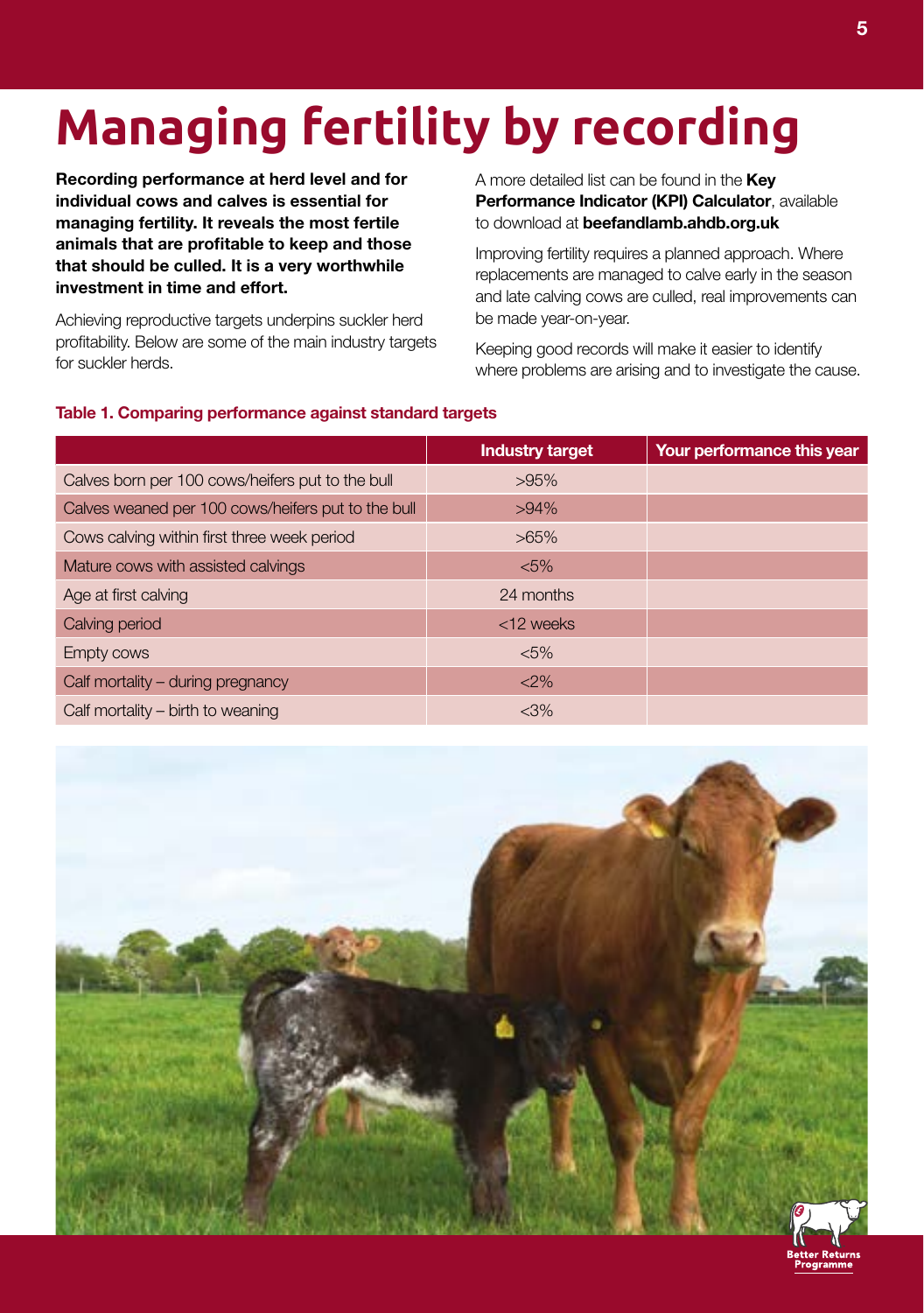### **Maintaining a compact calving period**

**Improving herd fertility not only means producing more calves each year, but also getting cows in calf quickly resulting in a tighter calving period.** 

Achieving a tight calving season requires discipline in terms of the period of time the bull runs with the herd.

- **•** Bulls in with cows for nine weeks
- **•** Bulls in with heifers for six weeks.

Only those heifers that become pregnant in a short six-week breeding season should be kept for breeding, allowing the others to be finished or sold. This means only the most fertile heifers join the herd.

#### **Benefits:**

- **•** Simpler management of cows and calves
- **•** An even batch of calves
- **•** Increased weaning weights
- **•** Less labour requirement at calving
- **•** Fewer calf health problems
- **•** Poor performing cows cannot hide
- **•** Reduced production costs
- **•** Greater financial returns.

#### **Options for shortening the calving period:**

- Take the bull out after nine weeks with the cows; earlier with the heifers
- Cull 5–10% of cows calving outside the target calving period each year
- Sell in calf cows or those with calves at foot that fall outside the target calving period and retain/purchase more heifers
- When there is more than one calving period, bring in replacements for one period only and allow the other calving season to gradually disappear
- Ensure heifers joining the herd will calve early in the calving season.

### **Choosing a calving period**

Given the high feed requirement of lactating cows and youngstock, it makes sense to choose a calving period when good quality cheap feed is available. Often this means matching calving date to grass growth, while also considering availability of labour and facilities.

Spring calving allows cows to mobilise excess body condition during the expensive winter feeding period, when they are dry. However, excessive weight loss should be avoided, as this can delay the return to oestrus after calving and reduce colostrum quality.

#### **Beware of the empty cow!**

In herds with more than one calving season, or where calving is all-year-round, it is easy for an infertile cow to slip from one calving season to another, extending her calving interval beyond the desired 365 days. Keeping these less fertile cows is not cost effective and they should be sold or culled.

#### **TOP TIP**

**Examine calving records or British Cattle Movement Service (BCMS) herd data to identify cows with extended calving intervals.** 

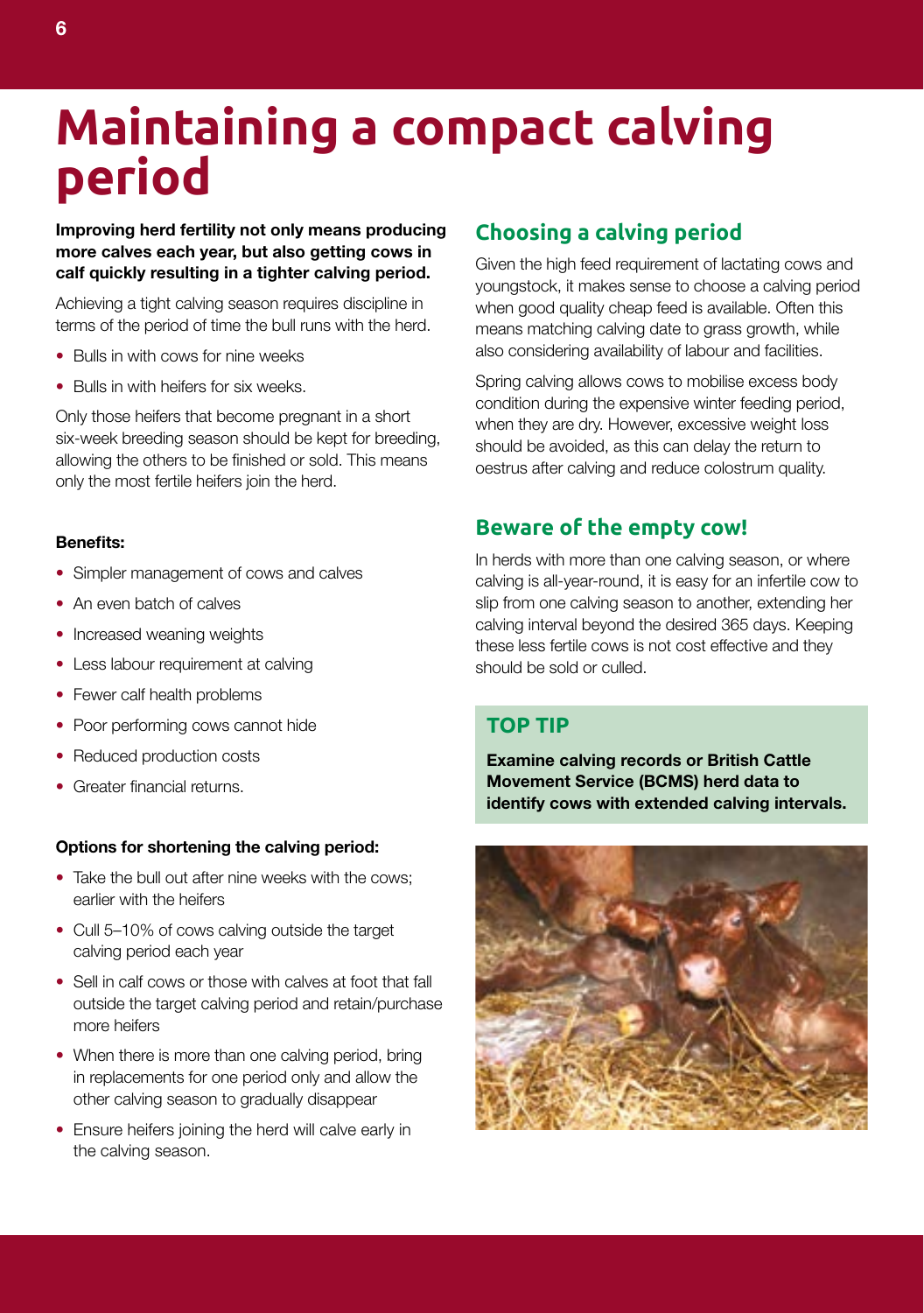### **Identify where problems are happening**

Reasons for poor fertility include both bull and cow related factors such as:

- **•** Heifer and cow nutrition and BCS
- **•** Difficult calvings
- **•** Herd health status
- **•** Management of replacement heifers
- **•** Bull selection, soundness and fertility.

In herds where artificial insemination (AI) is used, heat detection and AI technique and timing can be added to this list.

If the number of cows and heifers producing a live calf is a concern, categorise those females that fail to do so according to:

- **•** Empty not in calf at end of breeding season
- **•** Aborted conceived but did not hold
- **•** Died
- **•** Culled
- **•** Sold.

Identify the reasons why problems might have occurred and plan with the vet to avoid them in future.

### **Pregnancy diagnosis (PD)**

It is vital that any cows not in calf at the end of the mating period are identified promptly. Options for PD are shown in Table 2.

### **Culling**

Culling is a valuable tool to improve the herd's performance by removing cows that are not performing well and are costing rather than earning the business money.

Deciding which suckler cows to cull each year should be based on four key considerations:

- Is the cow in calf and predicted to calve inside the target calving period?
- Does her historical performance and that of her calves, justify her staying in the herd?
- **•** Is her health status acceptable?
- **•** Is she easy to work with?

#### **TOP TIP**

**Analyse why breeding animals are culled from the herd to find where problems exist. For example, if there are many empty first calvers, was this due to difficult calvings, the consequence of a particular sire, or insufficient feeding post-calving?** 



#### **Table 2. Pros and cons of different pregnancy diagnosis**

| <b>Method</b>       | <b>Who</b>     | <b>Timing</b>                                                   | <b>Pros and cons</b>                                                                                                     |
|---------------------|----------------|-----------------------------------------------------------------|--------------------------------------------------------------------------------------------------------------------------|
| Manual palpation    | Vet            | From eight weeks<br>(more success if done<br>after five months) | No need for electric supply. Not good for<br>accurate or early calving date prediction                                   |
| Ultrasound scanning | Vet/technician | From six weeks                                                  | Most scanners are battery powered.<br>More accurate calving date prediction,<br>which is useful for identifying problems |

Observing heats is a useful management aid, but is an unreliable indicator of pregnancy.

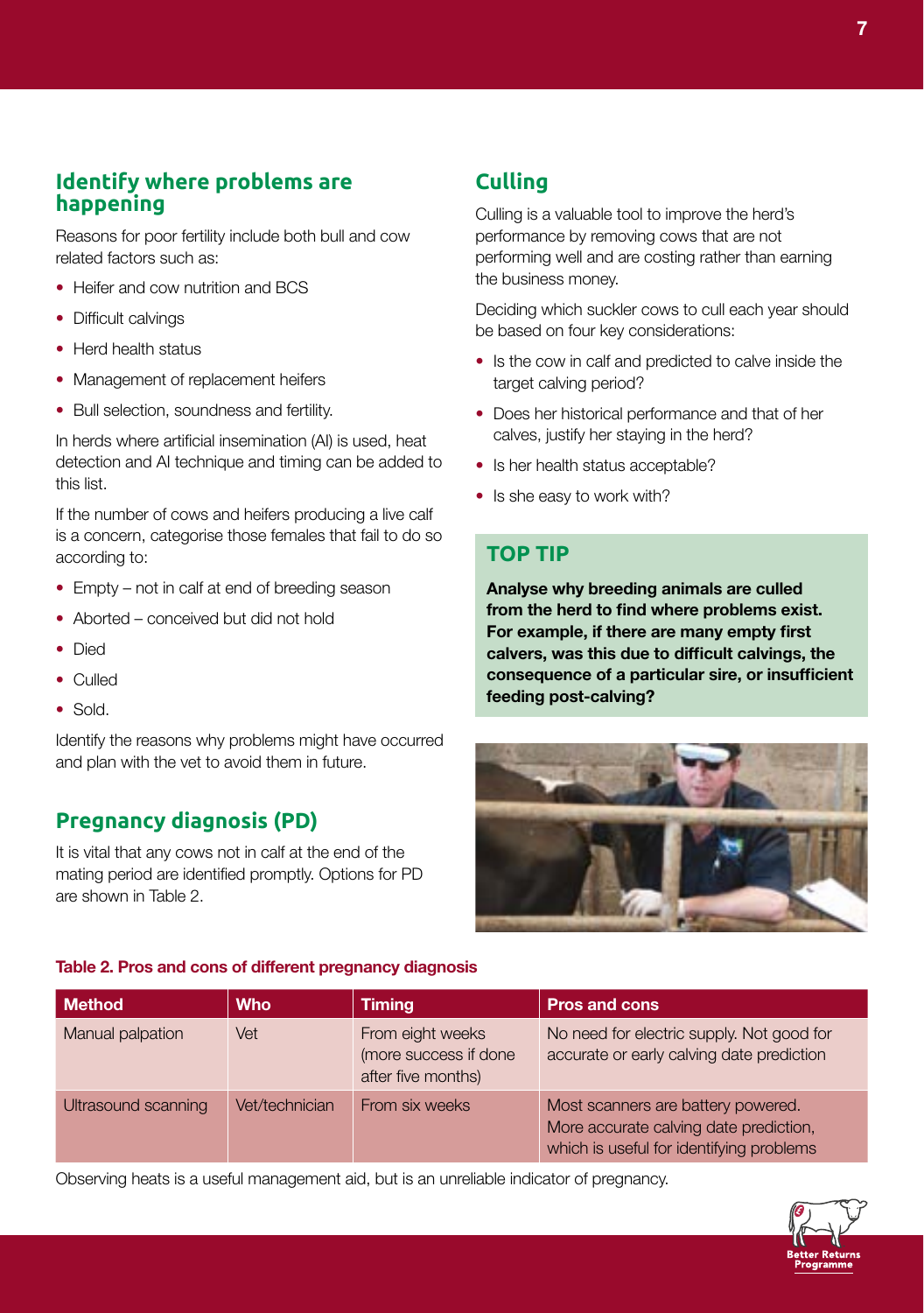# **Body Condition Score (BCS)**

**Body condition scoring is a practical tool for managing the nutrition and fertility of suckler cows and heifers. It is used to assess their nutritional status at different times during the year.** 

Body condition scoring involves feeling across the animal's backbone and ribs for coverings of fat. In England a score of 1 (very thin) to 5 (obese) is most commonly used.

For most suckler cows one body condition score relates to around 13% of liveweight, so for a 650kg cow, 1 BCS would be 84kg.

#### **Table 3. BCS descriptors and implications**

| <b>BCS</b> | <b>Description</b> | <b>Implications</b>                                                 |  |
|------------|--------------------|---------------------------------------------------------------------|--|
| 1          | Very lean          | Poor fertility or<br>downer cow if<br>pregnant, poor<br>calf vigour |  |
| 2          |                    |                                                                     |  |
| 3          |                    | Commercial working range                                            |  |
| 4          | Very fat           | Poor fertility,                                                     |  |
| 5          | Obese              | increased<br>calving difficulty                                     |  |

Cow condition should be monitored throughout the year and assessed at key time points, including around calving, service, weaning or housing.

#### **Table 4. Target BCS for cows and heifers**

|                     | <b>Spring calving</b><br>herds | <b>Autumn calving</b><br>herds |
|---------------------|--------------------------------|--------------------------------|
| Calving             | $2.5 - 3.0$                    | 3.0                            |
| Service             | 2.5                            | 2.5                            |
| Housing/<br>weaning | $3.0 - 3.5$                    | $2.5 - 3.0$                    |

It is recommended that younger cows and heifers calve at BCS 3 because they have an additional feed requirement for growth over maintenance and lactation.

It is advisable to group cows by BCS and feed accordingly. The ideal would be to have three groups:

- **•** Fat cows (>BCS 3)
- **•** Cows on target
- Thinner cows and first calvers that need additional feeding.



BCS 2.5 BCS 3 BCS 3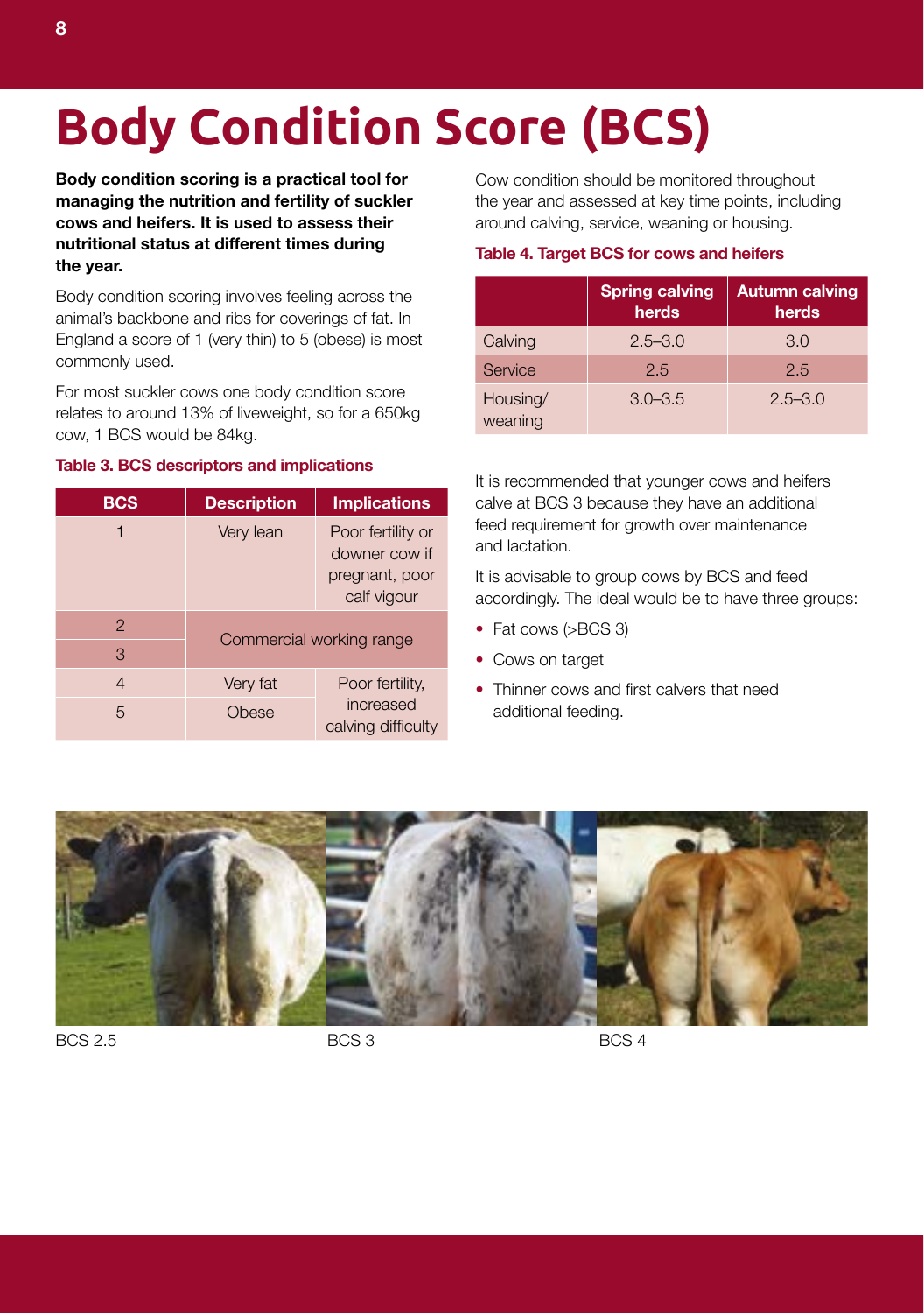#### **How to assess BCS**

Cows should be handled on the loin area, ribs and the tail head to assess the level of subcutaneous fat.

When assessing BCS, handle cows on their left side, as seen from behind, because large amounts of kidney fat on the right hand side can be misleading.

- Grip the outer edges of the loin with the thumb curled under the ledge formed by the horizontal processes of the spine. The ball of the thumb is used to feel the thickness of fat over the bone
- The ribs are scored using the flat of the hand and fingertips to feel the amount of fat over them
- Feel fat deposits around the tail head and over the pelvic bone with the fingers.

Assessment should be carried out quietly and carefully using the same hand from cow to cow. An overall visual assessment is also important.

It is best if the same person does the BCS each time for consistency.

### BCS at calving has a critical impact on subsequent

**Impact on fertility**

fertility. Feeding and grazing management should revolve around achieving target BCS for calving, six to eight weeks before calving, then maintaining body condition during the final pre-calving period.

#### **Table 5. Effect of BCS at calving on calving interval in suckler cows**

| <b>BCS at calving</b> | <b>Calving Interval (days)</b> |
|-----------------------|--------------------------------|
| $1 - 1.5$             | 418                            |
| 2.0                   | 382                            |
| $2.5 - 3.0$           | 364                            |

*Source: Drennan and Berry (2006)*



Spinal cord canal





Shallow cavity but pin bones prominent; some fat under skin

#### **Loin**

Horizontal processes can be identified individually with ends rounded



#### **BCS 3 Tail head**

Fat cover over whole area but pelvis can be felt with firm pressure

**Loin** End of horizontal processes can only be felt with pressure; only slight depression in loin

**BCS 4 Tail head**



Completely filled with fat, folds and patches of fat evident, soft to touch

**Loin**

Cannot feel processes and has completely rounded appearance

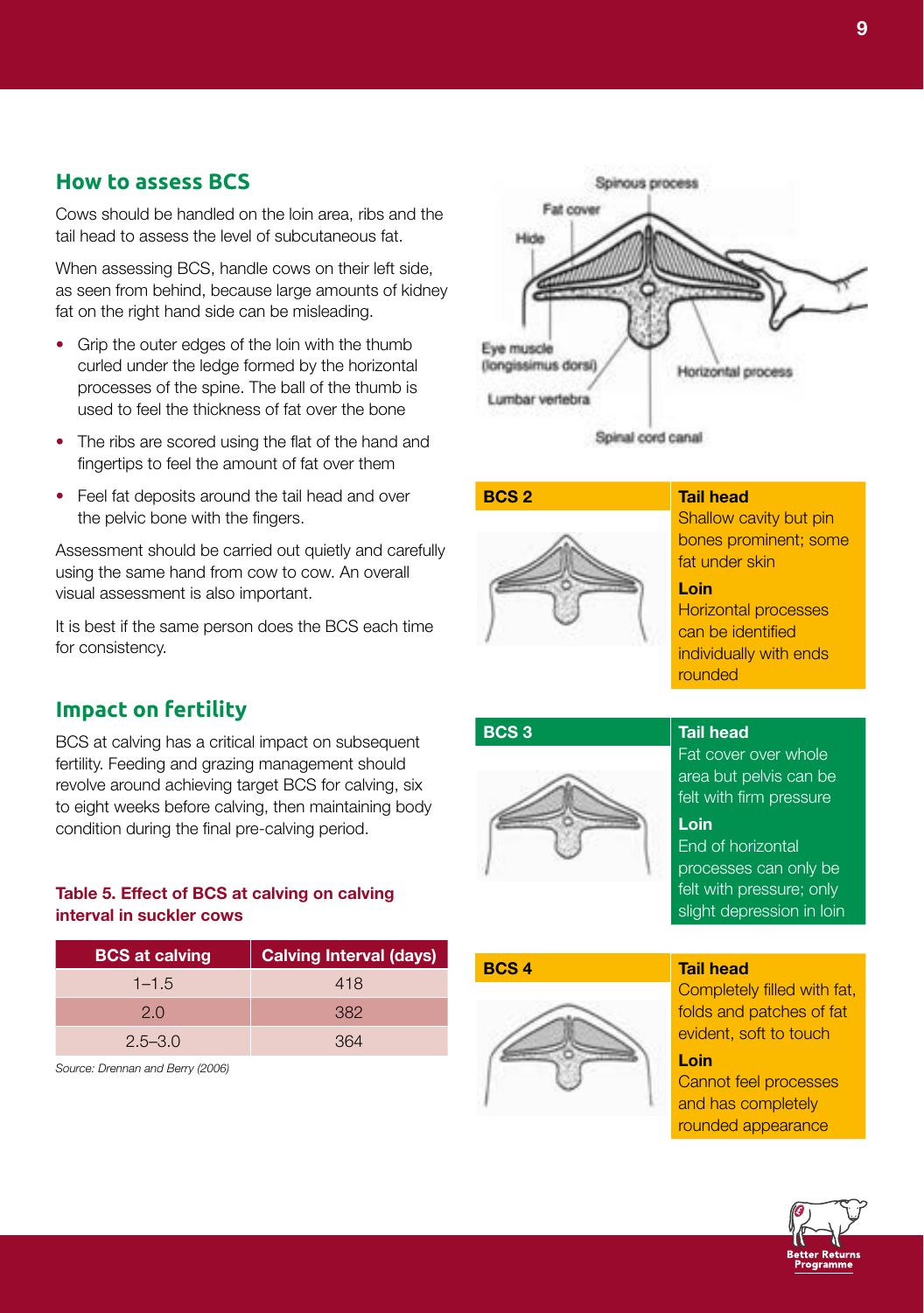# **Feeding to improve fertility**

**The hormones associated with fertility and nutrition are closely linked. Under normal conditions dietary energy is the main factor limiting the reproductive performance of suckler cows.** 

Nutrition before calving will have a greater impact on time to first oestrus after calving, than nutrition after calving.

Spring-calving cows should calve at BCS 2.5–3 and then be fed on a rising plane of nutrition to mating. Autumn calvers should calve at BCS 3 and maintain this score through mating to six weeks beyond.

Cows have around 80 days in which to recover from calving and become pregnant again, if they are to maintain a 365-day calving interval. Nutrition from six weeks before calving through to six weeks after service is critical. This is because oocyte (egg) viability and embryo survival can be affected by excessive loss of body condition during this period.

Minimising negative energy balance in early lactation by providing high-quality feeds will also promote ovulation. The egg that will be fertilised to make the next calf will be produced whilst the cow is still pregnant with the first one.

### **Weaning the suckled calf**

Time of weaning provides a useful means of manipulating BCS.

With spring calvers, be prepared to wean calves from six months of age if any cows are particularly thin to preserve body condition of the cow and avoid having to feed high levels of relatively expensive bought-in feeds during the winter.

In autumn calved herds, delaying weaning until 10 months of age can avoid cows putting on excess condition in mid to late pregnancy. Alternatively, calves can be weaned earlier and feed supplied to the cow controlled.

At weaning, check the condition of all cows and heifers and group according to BCS and feed as required. If space for separate groups is limited, keep heifers, first calvers and thin cows separately from the main herd, to ensure they continue to reach target liveweight and condition for the subsequent breeding season.



### **Essential micronutrients**

Copper, selenium, iodine and vitamin E are essential for optimising suckler cow fertility. Ask the vet to take blood or biopsy samples from some cows to identify any deficiencies. It is important that a specific dry cow mineral is fed four to six weeks before calving.

Suckler cows, particularly those up to three months calved, are at risk of hypomagnesaemia (grass staggers) when grazing lush grass in cold, wet conditions. Supplementary magnesium can be provided and offering hay, straw or silage while at grass can also help.

For more information see Beef BRP Manual 5 **Feeding suckler cows and calves for Better Returns** at **beefandlamb.ahdb.org.uk**

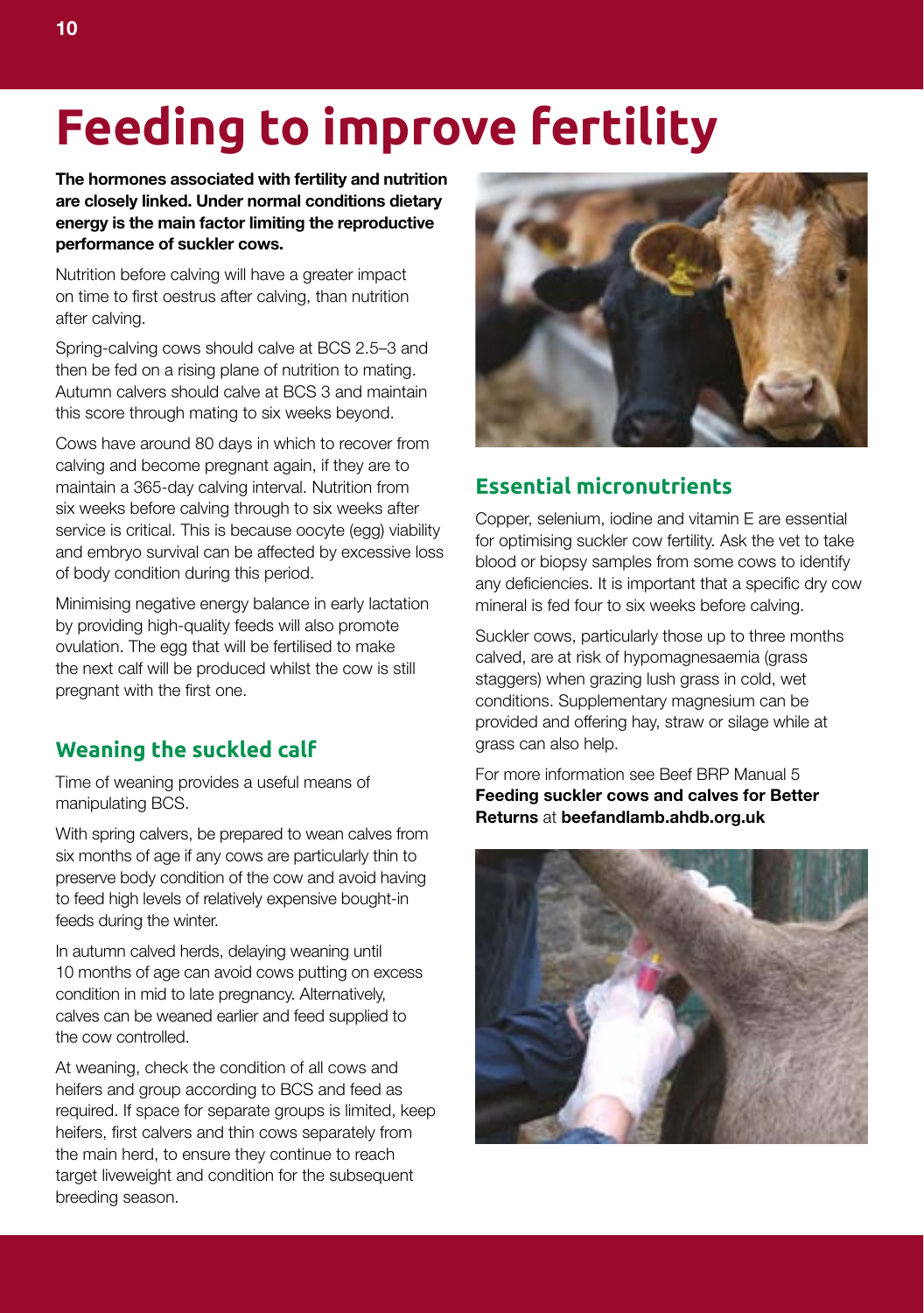# **Breeding to improve fertility**

#### **Breeding fertile replacements is an important means of improving herd fertility and crucial for long-term profitability.**

A bull or AI sire chosen to produce heifers should be used at the start of the breeding period. This means potential breeding females will be born early in the season and are likely to reach target weight for the start of the following breeding period. It also means they were born from the most fertile cows.

Estimated breeding values (EBVs) provide an assessment of an animal's breeding potential for a specific trait. There is a range of EBVs for important traits related to breeding productive suckler cows.

#### **Table 6. Fertility EBVs**

| <b>EBV</b>                          | <b>Impact of sire with</b><br>superior EBVs                                                                   |
|-------------------------------------|---------------------------------------------------------------------------------------------------------------|
| Age at first calving                | Heifers that are<br>reproductively active and<br>able to conceive at an<br>early age                          |
| Scrotal circumference               | Bulls' daughters have better<br>fertility and reach puberty<br>earlier. Male progeny are<br>also more fertile |
| Calving interval/days<br>to calving | Females have a shorter<br>interval between<br>successive calvings                                             |
| Longevity                           | Cows that have a long<br>productive herd life, in part<br>due to improved fertility                           |



#### **Table 7. Calving ease EBVs**

| <b>EBV</b>                          | <b>Impact of sires with</b><br>superior EBVs                                                           |
|-------------------------------------|--------------------------------------------------------------------------------------------------------|
| Calving ease maternal/<br>daughters | Female progeny will<br>require less assistance<br>when they calve<br>themselves as breeding<br>females |
| Calving ease direct                 | Progeny will require less<br>assistance when they<br>are born                                          |
| Birth weight                        | Calves will be smaller at<br>birth and are likely to be<br>born more easily                            |
| Gestation length                    | Calves are born sooner<br>with fewer calving<br>difficulties                                           |

In terms of calving ease there are EBVs that relate to the ease with which a calf is likely to be born, as well as how easily a female will calve when she produces her own calves.

Breeding strategies to produce replacements must also take into account other traits including growth rate, milking ability and temperament.

Heifers must reach their target weight by first service and go on to produce calves that grow efficiently, so genetics for good growth are important. They must also have sufficient milk to enable fast rates of calf growth to weaning.

#### **Table 8. Growth and milk EBVs**

| EBV                | <b>Impact of sires with<br/>superior EBVs</b> |
|--------------------|-----------------------------------------------|
| 200-day growth EBV | Heavier calves at 200<br>days of age          |
| 200-day milk EBV   | Females that produce<br>more milk             |

Female sexed semen is available for suckler herds. This can be used as a tool to ensure that replacement females are bred from the most productive cows.

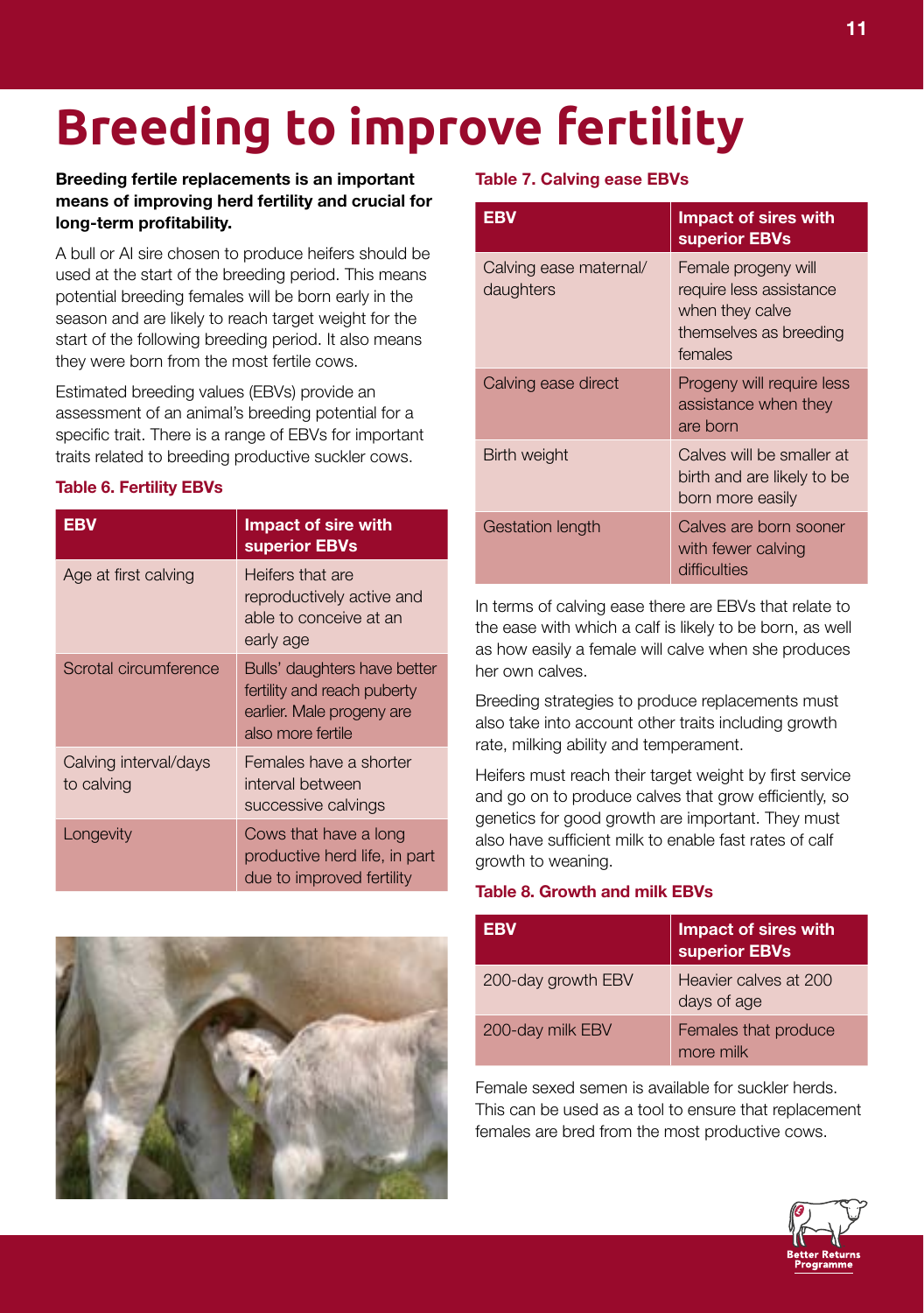# **Difficult calvings**

**Calvings that require assistance greatly increase the risk of reproductive problems in the following breeding season and also reduce calf survival.** 

#### **Table 9. The impact of assisting cows to calve in subsequent breeding season**

| <b>Calving</b><br>history  | <b>Number</b><br>of cows | <b>Subsequent</b><br>breeding season<br>success rate |
|----------------------------|--------------------------|------------------------------------------------------|
| No assistance              | 81                       | 96%                                                  |
| Assisted by<br>stockperson | 9                        | 25%                                                  |
| Assisted by vet            | 6                        | 34%                                                  |
| Caesarean                  |                          | 75%                                                  |

The main causes of calving difficulties are:

- Calves that are too big due to excessive dam nutrition or poor sire choice
- Dam is poorly grown caused by poor management
- Dam is overfat
- Abnormally small or abnormally shaped pelvis.

### **Nutrition**

Planned management of cow nutrition, with regular assessment of body condition can reduce problem calvings. Similarly, ensuring maiden heifers are well grown at service and then fed well enough to allow them and their calves to continue growing, will encourage easier calvings.

Do not feed excessively in late pregnancy, as this will increase the birth weight of the unborn calf, leading to calving difficulties without improving the body condition of the cow.

Equally, limiting feed to reduce calf birth weight during the last month of pregnancy can do more harm than good. It can reduce cow fertility and colostrum quality, cause problems for the calf and reduce the cow's stamina at calving.

The best option is to adjust feed rates at weaning to gradually change body condition aiming for cows to be in the correct BCS six weeks before calving and then to maintain BCS to calving, whilst considering supplementation of young or thin cows.

#### **Breeding**

EBVs can be used to select bulls that will reduce the incidence of calving problems. Choose sires with:

- Low birth weight EBVs
- Short gestation length EBVs
- Good EBVs for direct calving ease.

#### **Calving the cow**

Only intervene when a calving is not proceeding normally. Assisted and difficult calvings increase the risk of uterine infections, eg endometritis (whites) which can significantly delay the onset of cycling after calving.

Once calving begins, monitor progress. If nothing has happened after the cow has been straining for 30 minutes, check the calf is presented correctly.



After the water bag is first seen or has broken, heifers can be left for up to two hours and cows for one hour. If there is a problem, decide if it can be handled without veterinary assistance. But do not wait too long to call the vet as dead calves are costly.

Always wear full-length gloves and use a lot of lubrication to assist the smooth passage of a live calf.

Disinfect any calving equipment between each calving. Replace bedding before each cow calves.

For more details on successful calvings read the **BRP+ Minimising calving difficulties** at **beefandlamb.ahdb.org.uk**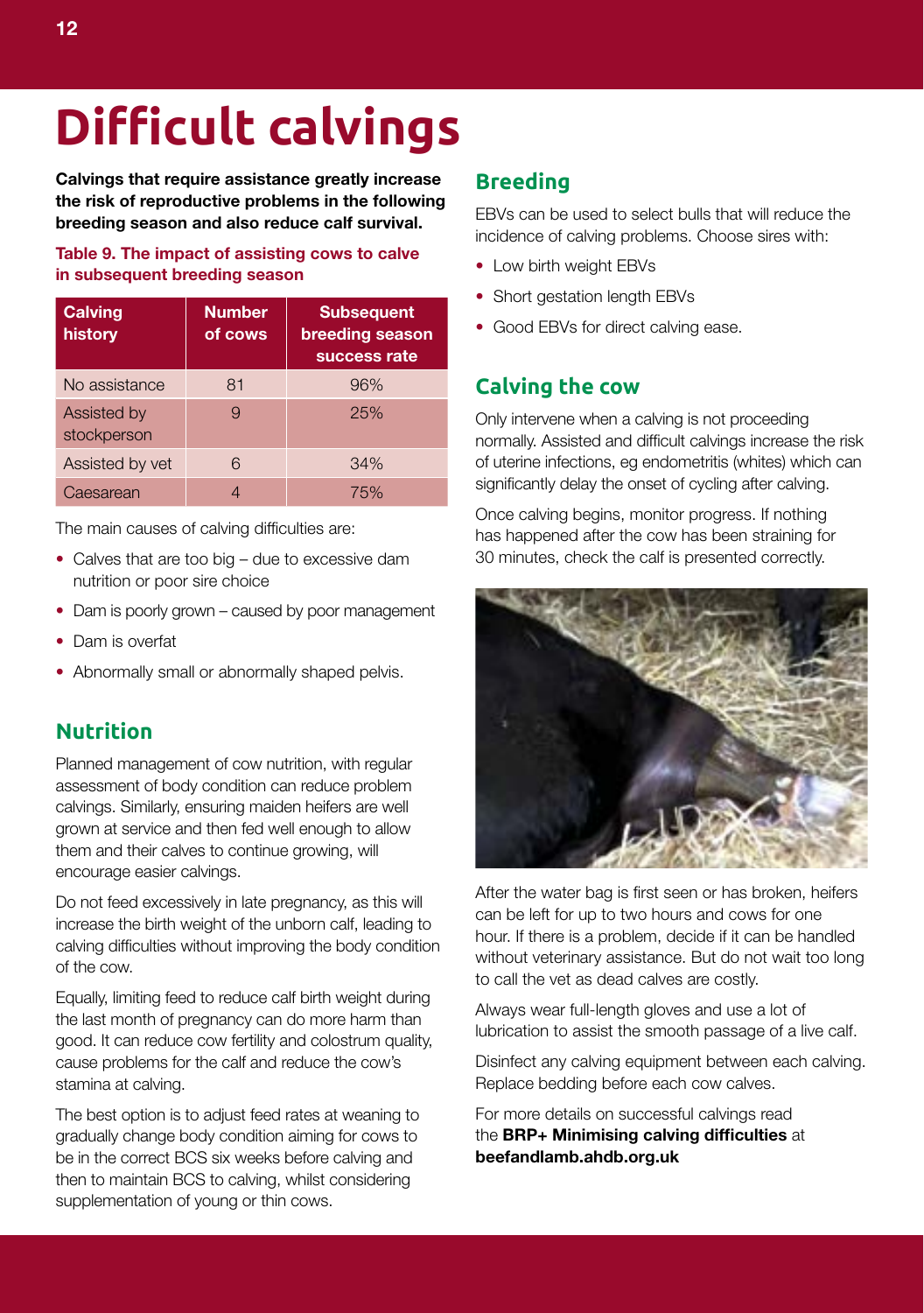# **Bull fertility**

**Bull fertility is important for maintaining a compact calving period, maximising the value of the calf crop and overall herd profitability.** 

Whilst few bulls are infertile, ie not capable of getting a cow in calf, many are sub-fertile and will produce fewer calves than a fully fertile bull.

A breeding soundness examination, performed by the vet, is a sound investment before the start of the breeding season, to test semen quality and physical attributes.

Ensuring the bulls in the herd are ready for work requires forward planning, as semen production takes 60 days. The bull must be in good health at least 10 weeks before the breeding season begins.



### **Preparation for work**

**•** Ask the vet to test the breeding soundness of the bulls 10 weeks before he is required to start mating. This will involve an examination of his penis and testicles and testing his semen quality



- Check the bull's body condition ideally BCS 3
- Quarantine new bulls for four weeks after purchase for health screening and ration acclimatisation
- Avoid sudden ration changes and do not over-feed, as this can reduce fertility and lead to feet problems
- Check feet and legs well in advance of serving time, as good locomotion is essential for successfully serving cows. Bad cases of lameness can affect semen quality and reduce fertility for weeks after treatment
- Provide exercise where possible, eg site feed and water at opposite ends of the field.

### **Whilst at work**

- Watch the bull working to check he is serving cows effectively
- PD the cows and heifers early, so that an infertile or sub-fertile bull can be identified. Even bulls that have passed a breeding soundness examination can go lame or suffer reduced fertility during the breeding season
- Record when you see a cow being mated and watch for signs of cows coming on heat repeatedly
- Do not over-work a young bull.

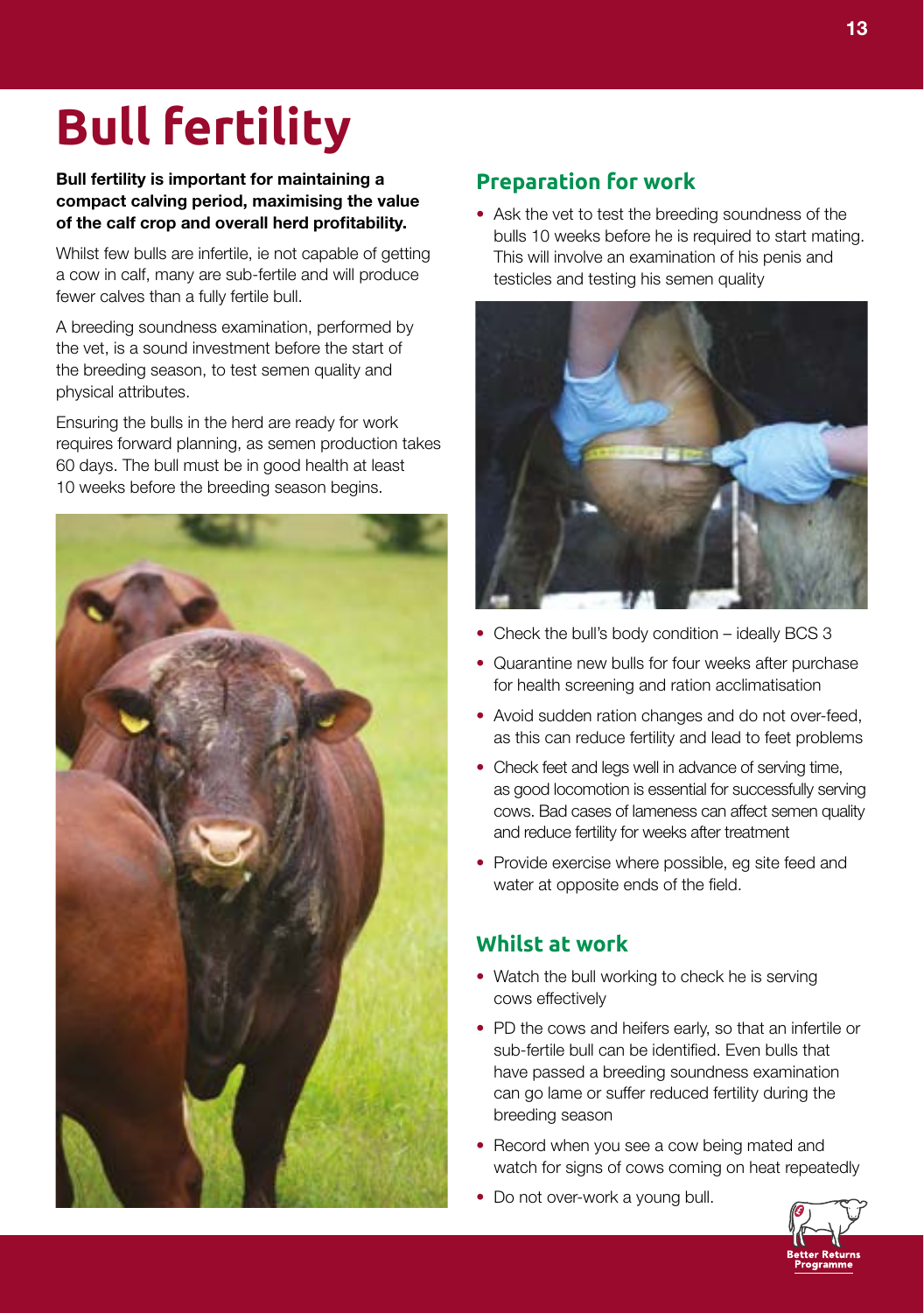# **Health issues**

#### **Most health problems affect fertility, some more severely than others.**

One of the most common ways of introducing health problems is buying or bringing in infected cattle. Knowing the health status of new animals is important, as is keeping them separate from other cattle until a suitable quarantine period has passed and monitoring and testing have confirmed they are healthy.

Bovine Viral Diarrhoea (BVD) and Johne's disease should be actively managed in all suckler herds.

BVD is an endemic disease, which can reduce fertility and cause abortions and stillbirths. When cows become infected with the virus during pregnancy, the foetus is either lost or becomes persistently infected (PI). Affected calves shed BVD virus throughout their lives, infecting the rest of the herd. If a PI cow calves successfully she will always produce a PI calf.

The cost of BVD is estimated to be between £13 and £31 per affected cow per year, but can be much higher during a breakdown. Effective tests exist to identify PIs and vaccines to protect the herd.

A national scheme now exists to support farmers to eradicate BVD in England – see more at **bvdfree.org.uk**

Johne's disease is a progressive chronic wasting disease that can also cause substantial losses to suckler herds. While it does not cause abortions, infected cows suffer weight loss and are hard to get back in calf.



Infected animals often do not show any obvious signs of ill health until they are two to five years old. This long incubation period and poor sensitivity of tests can make diagnosis difficult.

Johne's disease is difficult to control, but testing to know the herd status and removing infected cows is a good start. Combine this with purchasing breeding stock of known health status from accredited herds. Keep calving areas very clean to minimise transmission to calves via faeces from infected cows.

### **TOP TIPS**

- **Practise effective biosecurity such as isolating incoming stock whilst health testing is done, as this will minimise the risk of introducing disease**
- **Purchase cattle of known high health status from accredited herds**
- **Maintain good boundary fences to avoid contact with neighbouring livestock**
- **Implement an active herd health plan and review annually with the vet**
- **Vaccinate the herd appropriately to protect health status**
- **Provide a clean environment using effective disinfectants to clean buildings and keep calving areas clean, well bedded and mucked out regularly**
- **Keep feeding areas and equipment clean.**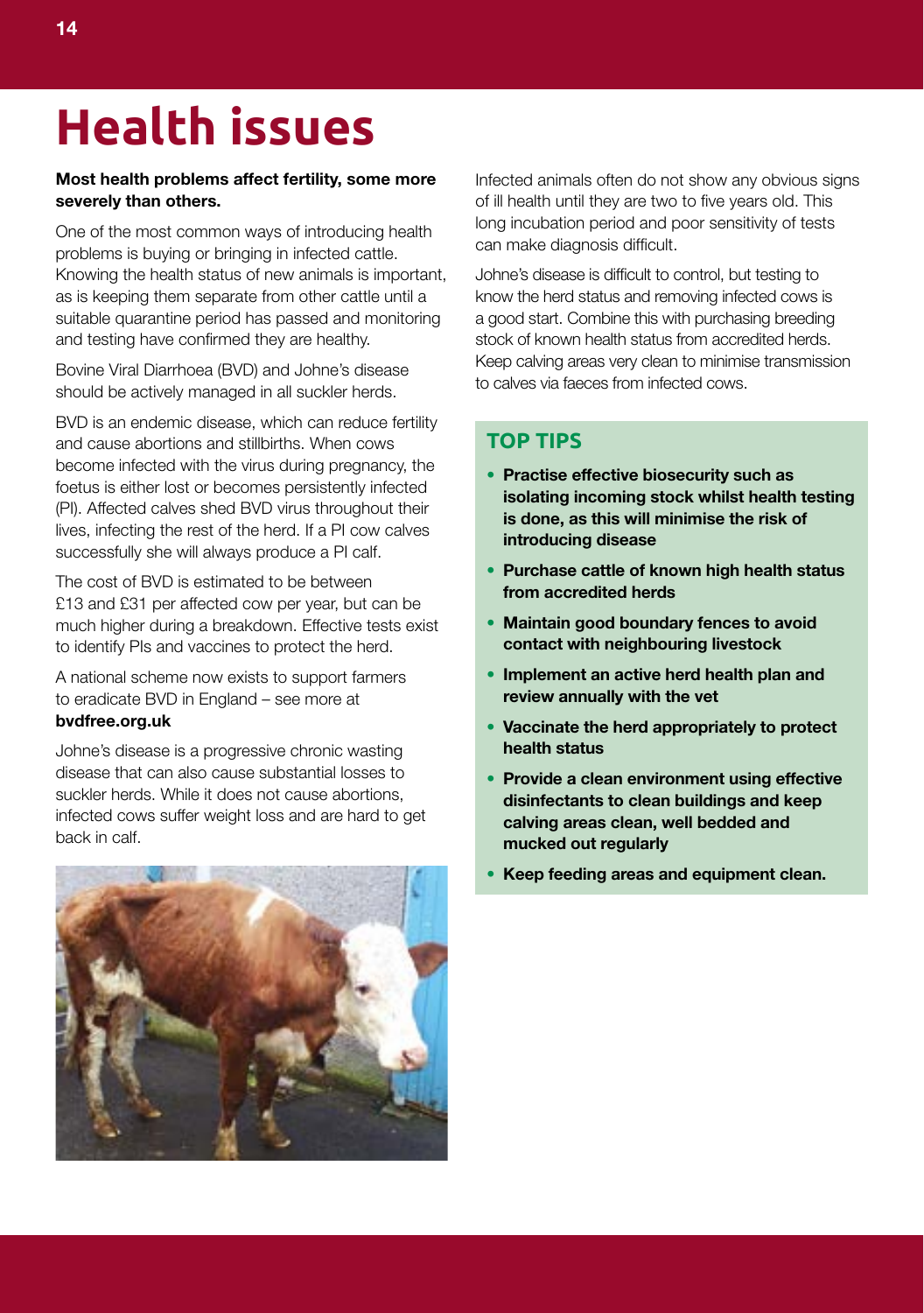# **Avoid buying in disease**

**The purchase of infected animals is the most common way that disease arrives in the herd. A risk table for common diseases and replacement strategies is shown in Table 10.**

#### **Table 10. Level of disease risk from different replacement strategies**

| <b>Common</b>                                                             | Level of risk that each policy holds for each disease |               |                                                              |                    |                      |
|---------------------------------------------------------------------------|-------------------------------------------------------|---------------|--------------------------------------------------------------|--------------------|----------------------|
| replacement<br>policy                                                     | <b>BVD</b>                                            | Campylobacter | <b>Infectious</b><br><b>Bovine</b><br><b>Rhinotracheitis</b> | Johne's<br>disease | <b>Leptospirosis</b> |
| Purchase virgin<br>bulling heifers from<br>accredited herds               | Low                                                   | Low           | Low                                                          | Low                | Low                  |
| Purchase virgin<br>bulling heifers<br>from herds of<br>unknown status     | Moderate                                              | $1$ OW        | Moderate<br>to high                                          | Moderate           | Moderate             |
| Purchase in calf<br>heifers from herds<br>of unknown status               | Moderate<br>to high                                   | Moderate      | Moderate<br>to high                                          | Moderate           | Moderate             |
| Purchase of cows<br>with calves at foot                                   | Moderate<br>to high                                   | Moderate      | Moderate<br>to high                                          | Moderate           | Moderate             |
| Purchase young<br>bulls that have<br>not mated from<br>accredited herds   | Low                                                   | Low           | Low                                                          | Low                | Low                  |
| Purchase, hire or<br>share bulls that<br>have been used<br>in other herds | Moderate                                              | High          | Moderate<br>to high                                          | Moderate           | Moderate             |

*Adapted from QMS – A Guide to Improving Suckler Herd Fertility*

Sourcing breeding cattle from herds of accredited herd health status minimises the risk of buying in disease. Individual animals can be screened immediately before purchase or when in isolation after purchase.

For more information see the **BRP Beef Diseases Directory** available at **beefandlamb.ahdb.org.uk**



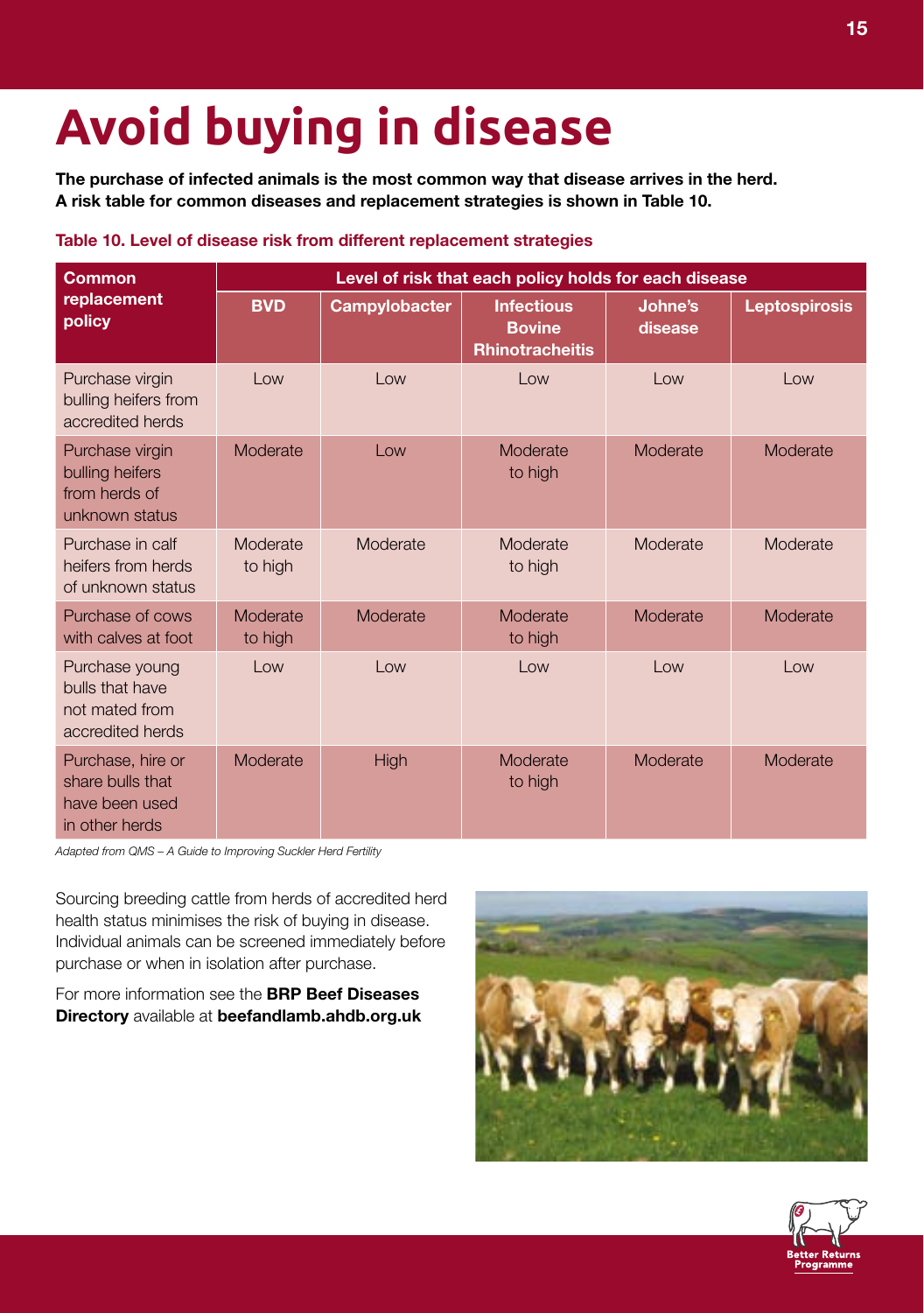# **Managing replacement heifers**

**Heifers that calve for the first time at two years old will wean more calves than heifers that calve for the first time at three years old. If managed well, calving at two years can improve herd productivity significantly. It allows fewer groups of stock to be kept and at least 10% more productive cows in the herd, than when calving heifers at three years old.** 

Calving at two years also reduces the time between generations, leading to a faster rate of genetic improvement in the herd.

Successful calving at two years relies on meeting liveweight targets as the heifers grow to maturity.

### **Choosing replacement heifers**

When selecting heifer replacements, the earliest born are most likely to reach puberty and get in calf at an early age. So aim to select heifers born in the first six weeks of the calving period that have grown well. Check that heifers are physically sound and that they are easy to handle.

### **Pre-breeding checks**

As well as considering the weight and age of heifers pre-service, it can be useful to ask the vet to do some simple checks:

- To check that heifers are cycling before service
- To measure the pelvic area to reduce risk of calving difficulties. This enables heifers with an abnormally small or an abnormally shaped pelvis to be removed from the herd.

#### **TOP TIPS**

- **Heifers should be managed to reach puberty at around 12 months of age. This allows them to start cycling before they are introduced to the bull**
- **Heifers should be mated over a shorter period than the main herd so they can calve early in the calving season. This allows them more time to recover from calving and get back in calf**
- **Breed to an easy-calving bull or AI sire to minimise calving difficulties.**

**The outcome from this should be a long-lived animal that is a productive member of the herd.** 

For more details see Beef BRP Manual 11 **Managing replacement heifers for Better Returns** at **beefandlamb.ahdb.org.uk**



#### **Table 11. Example growth rates and liveweight targets for replacement heifers aiming to calve at 24 months of age**

| <b>Mature cow</b><br>weight | <b>Growth rate</b><br>from birth to first<br>service (kg/day) | <b>First service</b><br>(15 months of age) | <b>Start of second</b><br>breeding season       | <b>Start of third</b><br>breeding season |
|-----------------------------|---------------------------------------------------------------|--------------------------------------------|-------------------------------------------------|------------------------------------------|
| % of mature weight          |                                                               | 65                                         | 85                                              | 95                                       |
|                             |                                                               |                                            | Target liveweights for replacement heifers (kg) |                                          |
| 650 <sub>kg</sub>           | 0.85                                                          | 423                                        | 553                                             | 618                                      |
| 700 <sub>kg</sub>           | 0.90                                                          | 455                                        | 595                                             | 665                                      |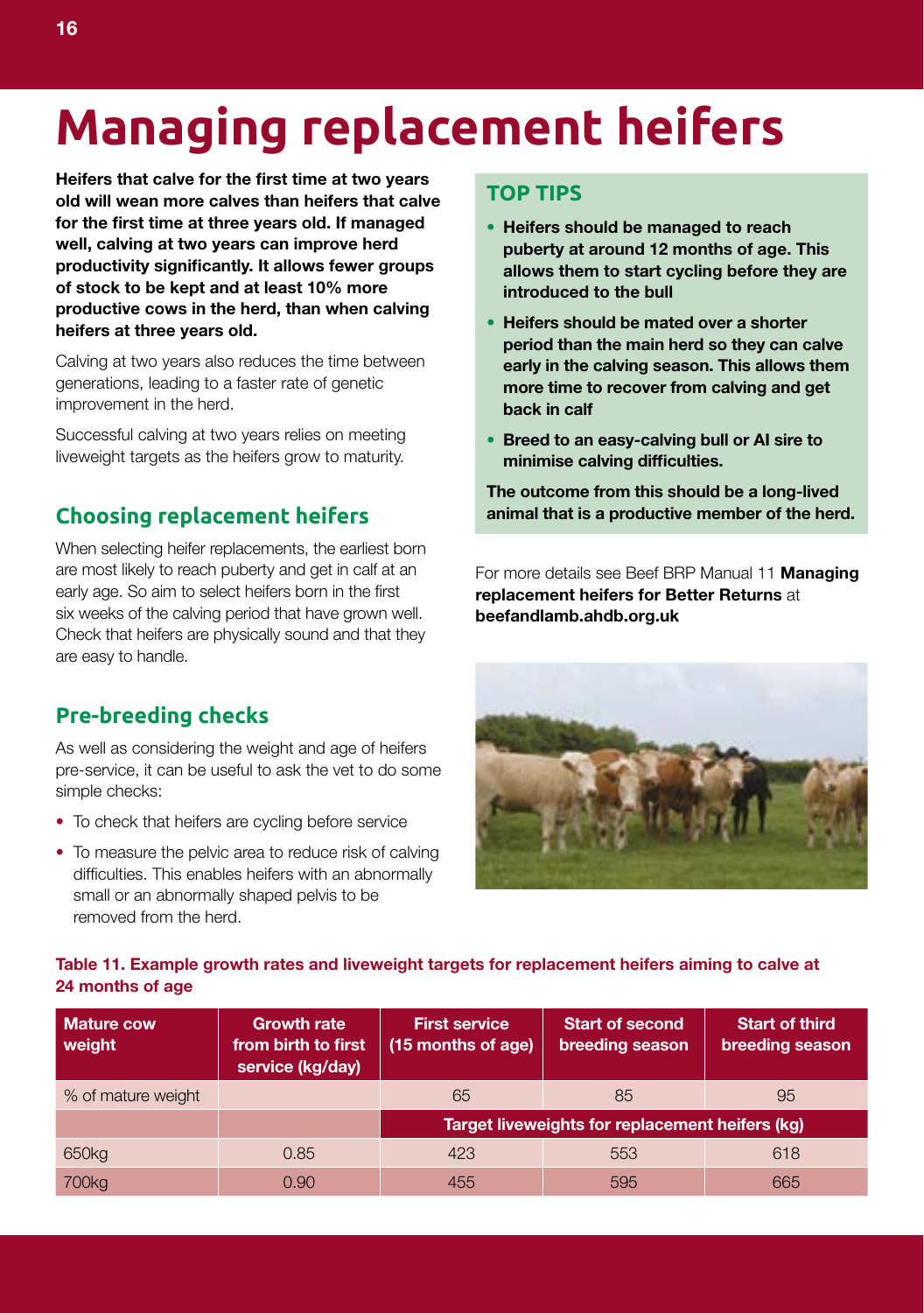# **Breeding options**

**Artificial insemination is now commonly used in dairy and pedigree beef herds, enabling producers to hand pick bulls according to their EBVs. For a relatively small cost, producers can purchase semen from high genetic merit sires, speeding up genetic progress in their herd and increasing the value of calves. It also avoids the need to have both terminal and maternal stock bulls for herds breeding their own replacements.**

Synchronisation is a means of encouraging a batch of females to come bulling together so they can all be served

at the same time. It is commonly used for females being AI'd, as it enables AI to be carried out at a fixed time without the need for observing heats. It can also be useful for tightening calving periods.

Table 12 outlines some of the advantages and disadvantages of AI and synchronisation. In both cases attention to detail is critical to achieve success.

For more information see the **BRP+ AI and oestrus synchronisation of beef cattle** at **beefandlamb.ahdb.org.uk**

| <b>Artificial Insemination</b>                                                                                                       |                                                                                                                                                                        |  |  |
|--------------------------------------------------------------------------------------------------------------------------------------|------------------------------------------------------------------------------------------------------------------------------------------------------------------------|--|--|
| <b>Advantages</b>                                                                                                                    | <b>Disadvantages</b>                                                                                                                                                   |  |  |
| Access to top quality, high accuracy genetics without<br>large investment in a bull                                                  | Heat detection required unless cows are synchronised.<br>Without synchronisation, requires time spent observing<br>natural heats, ideally 20 minutes three times daily |  |  |
| Avoids year round cost of keeping a bull and the<br>need for a maternal bull as well as a terminal bull.<br>if breeding replacements | Conception depends on numerous factors including a<br>competent technician and is typically 50-60%                                                                     |  |  |
| Wide choice of bulls                                                                                                                 | Additional labour and handling facilities are required                                                                                                                 |  |  |
| Bulls can be selected that are specifically suitable<br>for heifers, eg easy calving traits                                          | Cow/heifer temperament is important                                                                                                                                    |  |  |
| Reliable semen quality                                                                                                               |                                                                                                                                                                        |  |  |
| Avoids disease threats of buying in stock<br>from outside the herd                                                                   |                                                                                                                                                                        |  |  |
| Sexed semen available for breeding replacement heifers                                                                               |                                                                                                                                                                        |  |  |

#### **Table 12. Advantages and disadvantages of different methods of serving cows**

| <b>Synchronisation</b>                                                                                                                                                      |                                                                                               |  |
|-----------------------------------------------------------------------------------------------------------------------------------------------------------------------------|-----------------------------------------------------------------------------------------------|--|
| <b>Advantages</b>                                                                                                                                                           | <b>Disadvantages</b>                                                                          |  |
| Minimises labour requirement at AI and calving                                                                                                                              | Additional upfront cost                                                                       |  |
| Avoids need for heat detection if using fixed<br>time insemination                                                                                                          | Need to handle stock several times                                                            |  |
| Facilitates AI, giving access to high genetic<br>merit sires                                                                                                                | Can require 20% more heifers to be mated if only<br>given two opportunities to conceive to AI |  |
| Can be used to tighten calving blocks                                                                                                                                       |                                                                                               |  |
| Allows calves to be born earlier in the season<br>so improving weights at weaning                                                                                           |                                                                                               |  |
| Enhances reproductive performance of cattle by allowing<br>cows to calve earlier in the season and having more<br>recovery time before the start of the next service period |                                                                                               |  |

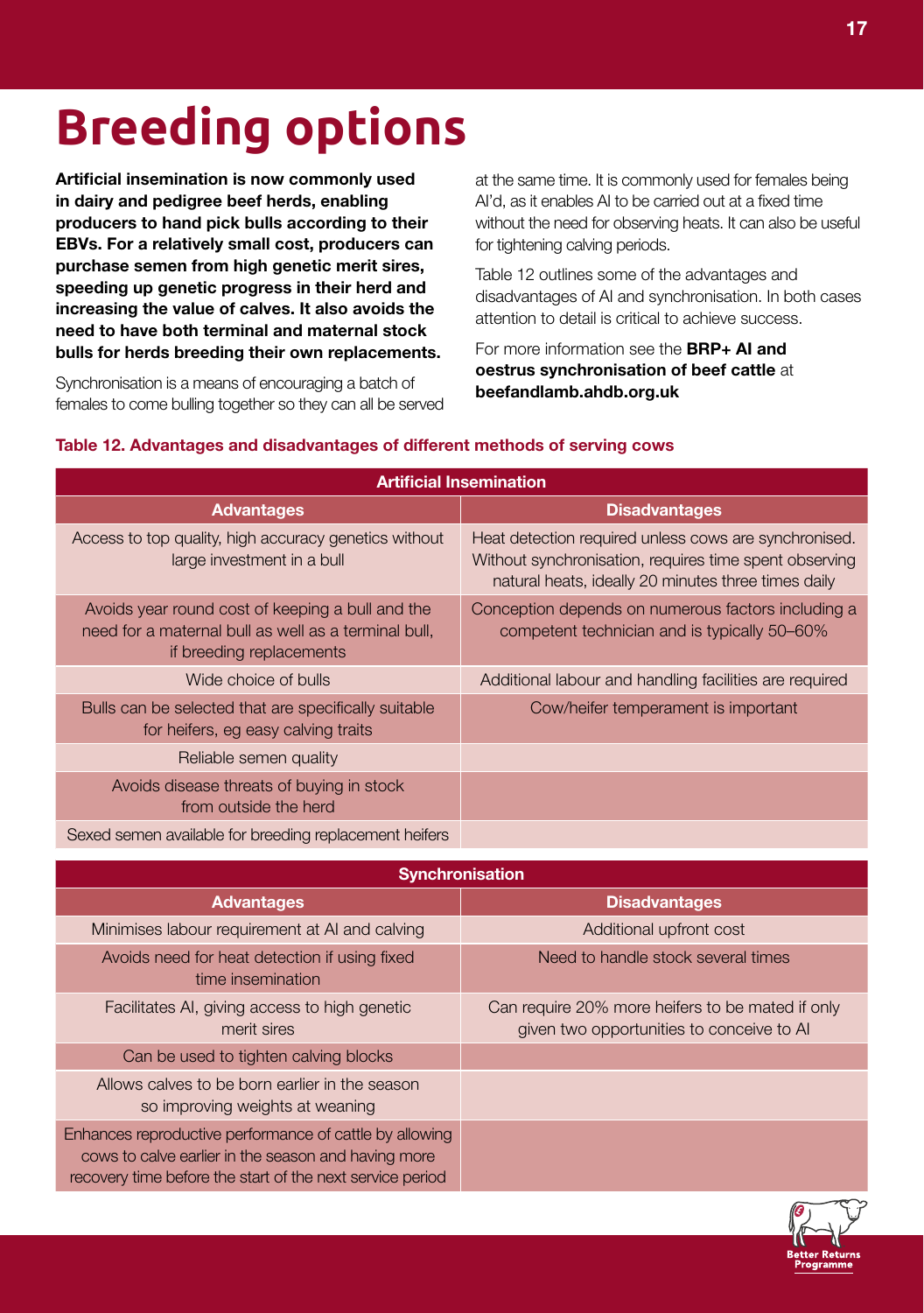### **The suckler cow production calendar**



Spring calvers are usually weaned carrying excess body condition which they lose slowly up to six weeks before calving. BCS of autumn calvers needs to be controlled to avoid cows being too fat at calving.

| <b>Spring calving</b> | <b>BCS 3-3.5</b>   |
|-----------------------|--------------------|
| <b>Autumn calving</b> | <b>BCS 2.5-3.0</b> |

**BCS at housing/weaning**

**Late pregnancy (dry period)**

**Bull MOT**

**Mid pregnancy** 

**Dry**

**per oi d**

**Dry period/late pregnancy**

#### **Mid pregnancy**

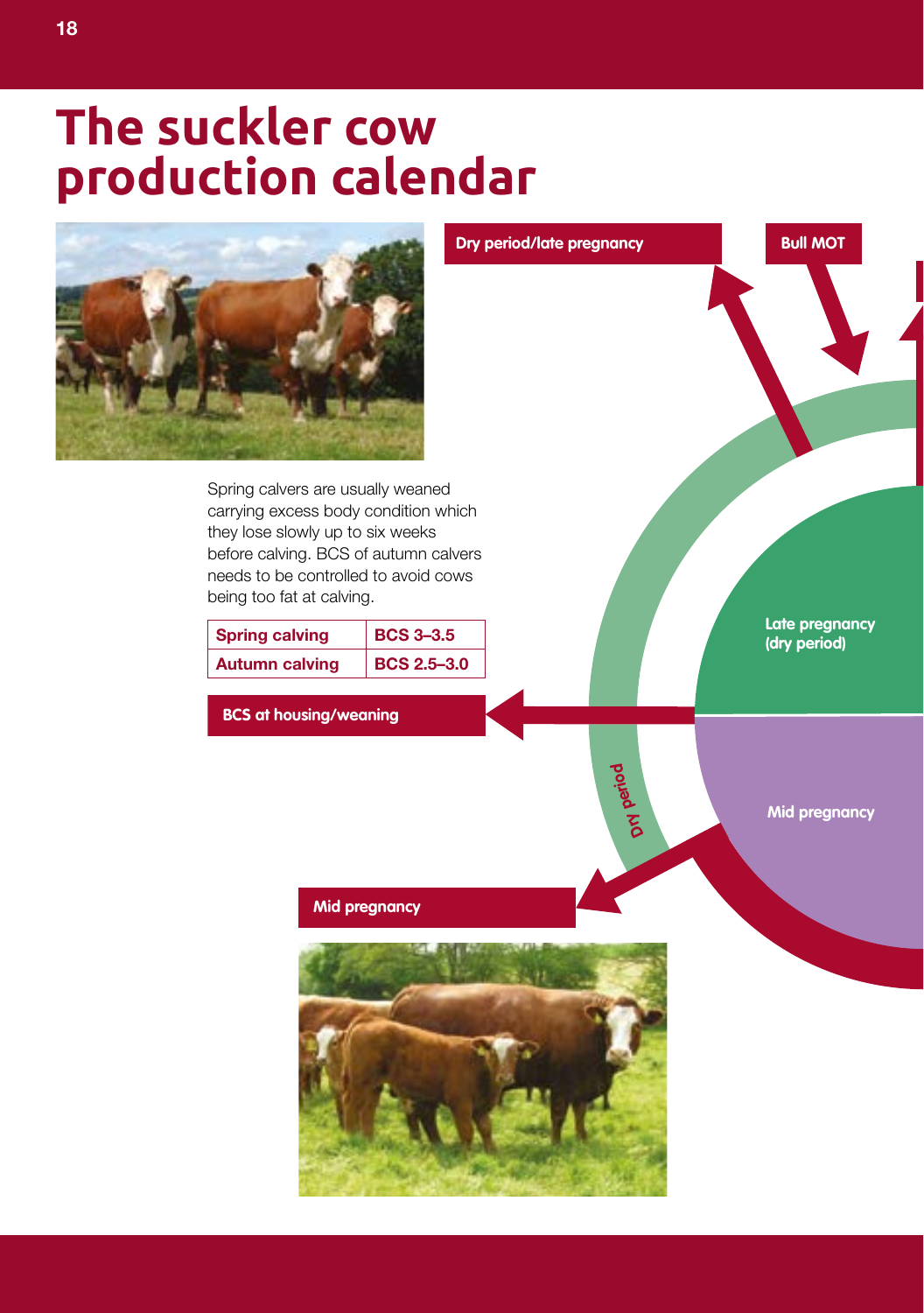#### **Calving**

**<sup>L</sup>actatio<sup>n</sup>**

| <b>Spring calving</b> | BCS 2.5-3.0      |
|-----------------------|------------------|
| <b>Autumn calving</b> | BCS <sub>3</sub> |

*Service period starts six weeks after calving. Cows need to be back in calf 12 weeks (80 days) after calving.*

The average gestation length for commonly used terminal sires is 280–290 days, leaving only 80 days for the uterus to recover after calving, and the cow to start cycling again and become pregnant. Achieving a 365-day calving interval depends on a cow being in good body condition and fit and healthy after calving.



of the embryo and reduce early losses.

| <b>Spring calving</b> | <b>BCS 2.5-3</b>   |
|-----------------------|--------------------|
| <b>Autumn calving</b> | <b>BCS 2.5-3.0</b> |

*Avoid any loss of BCS during mating and for six weeks after end of service period.*